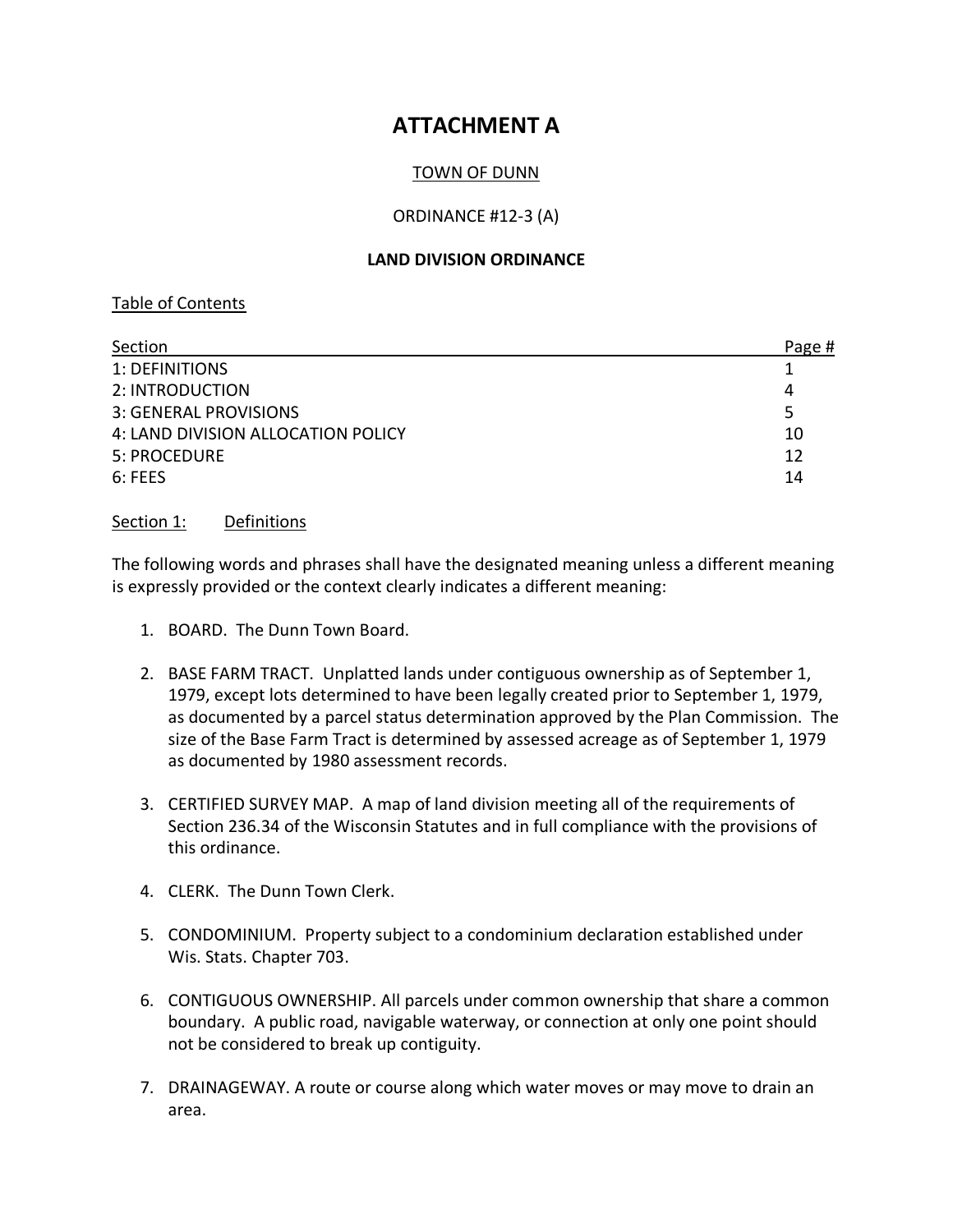- 8. EASEMENT. The area of land set aside on or over or through which a liberty, privilege or advantage in land, distinct from ownership of the land, is granted to the public or some particular person or part of the public.
- 9. IMPROVEMENT, PUBLIC. Any sanitary sewer, storm sewer, open channel, water main, roadway, park, parkway, public access, sidewalk, pedestrian way, planting strip or other facility for which the Town may ultimately assume the responsibility for maintenance and operation.
- 10. LAND DIVIDER. Any person, firm, corporation, partnership, or entity of any sort, which divides or proposes to divide land in any manner which results in a land division.
- 11. LAND DIVISION. The division of a lot, parcel or tract of land where the act of division creates fewer than five lots, parcels or building sites.
- 12. LAND USE MANAGER. The Land Use Manager of the Town of Dunn.
- 13. LIMITED SERVICE AREA. Areas designated on the Town of Dunn Future Land Use Map as "Limited Service Area". This includes the Waubesa and Kegonsa Limited Service Areas. Historically, the Limited Service Areas are where only one or a few urban services, such as sanitary sewer service, are provided to accommodate special or unique facilities or institutional uses which are appropriately located outside urban service areas, or areas of existing development experiencing wastewater disposal or water supply problems.
- 14. LOT. A parcel of land defined by a Certified Survey Map or Plat.
- 15. PARCEL. Contiguous land under the control of a land divider whether or not separated by streets, highways, or railroad rights-of-way. May not correspond with tax parcels.
- 16. PARENT PARCEL. The original parcel which the land divider seeks to divide.
- 17. PLAN COMMISSION. The Dunn Plan Commission.
- 18. PUBLIC WAY. Any public road, street, highway, walkway, drainageway, or part thereof.
- 19. REPLAT. Process of changing, or the map or plat which changes, the boundaries of a recorded subdivision plat or a part thereof. The division of a block, lot or outlot within a recorded subdivision plat without changing the exterior boundaries of said block, lot or outlot is not a replat but is a land division.
- 20. RESIDENTIAL DWELLING UNIT. A single family dwelling or that part of a duplex, apartment, or other multiple family dwelling occupied by one family or one distinct set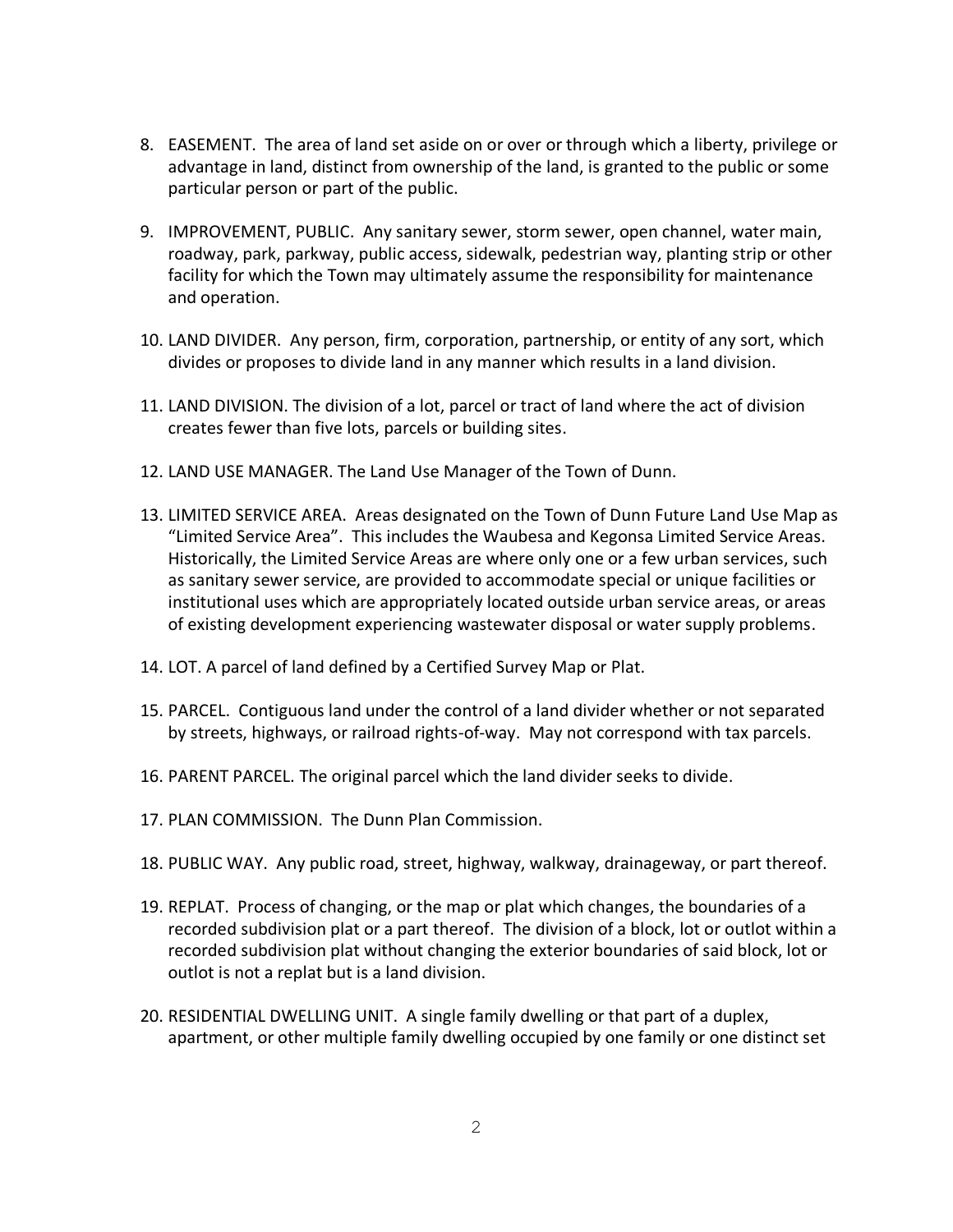of inhabitants.

- 21. RURAL CHARACTER. Patterns of land use and development:
	- (A) In which open space, the natural landscape, and vegetation predominate over the built environment;
	- (B) That provide visual landscapes that are traditionally found in rural areas and communities;
	- (C) That are compatible with the use of the land by wildlife and for fish and wildlife habitat;
	- (D) That reduce the inappropriate conversion of undeveloped land into sprawling, low-density development;
	- (E) That generally do not require the extension of urban governmental services; and
	- (F) That are consistent with the protection of natural surface water flows and groundwater and surface water recharge and discharge areas.
- 22. STREET. A public way for pedestrian and vehicular traffic whether designated as a street, highway, thoroughfare, parkway, throughway, road, avenue, boulevard, lane, place, or however otherwise designated.
- 23. STRUCTURE. Anything which has the capacity to contain, used for the occupation or shelter of man or animal or for the storage, receiving, retaining or confining of personal property, the use of which requires temporary or permanent location on the ground or attachment to something having temporary or permanent location on the ground. The term does not include the facilities and appurtenances of public utilities other than buildings.
- 24. SUBDIVISION. The division of a lot, parcel or tract of land where the act of division:
	- (A) Creates five or more lots, parcels or building sites; or
	- (B) Creates five or more lots, parcels or building sites by successive divisions within a period of five years.
- 25. TAX PARCEL. A specific tract of real estate defined by a legal description and used for taxing purposes. Tax parcel boundaries may not correspond to Parcels as defined above.
- 26. TOWN. The Town of Dunn situated in Dane County, Wisconsin.
- 27. TOWN ATTORNEY. Any attorney engaged by the Town to perform legal work relating to this Ordinance.
- Section 2: Introduction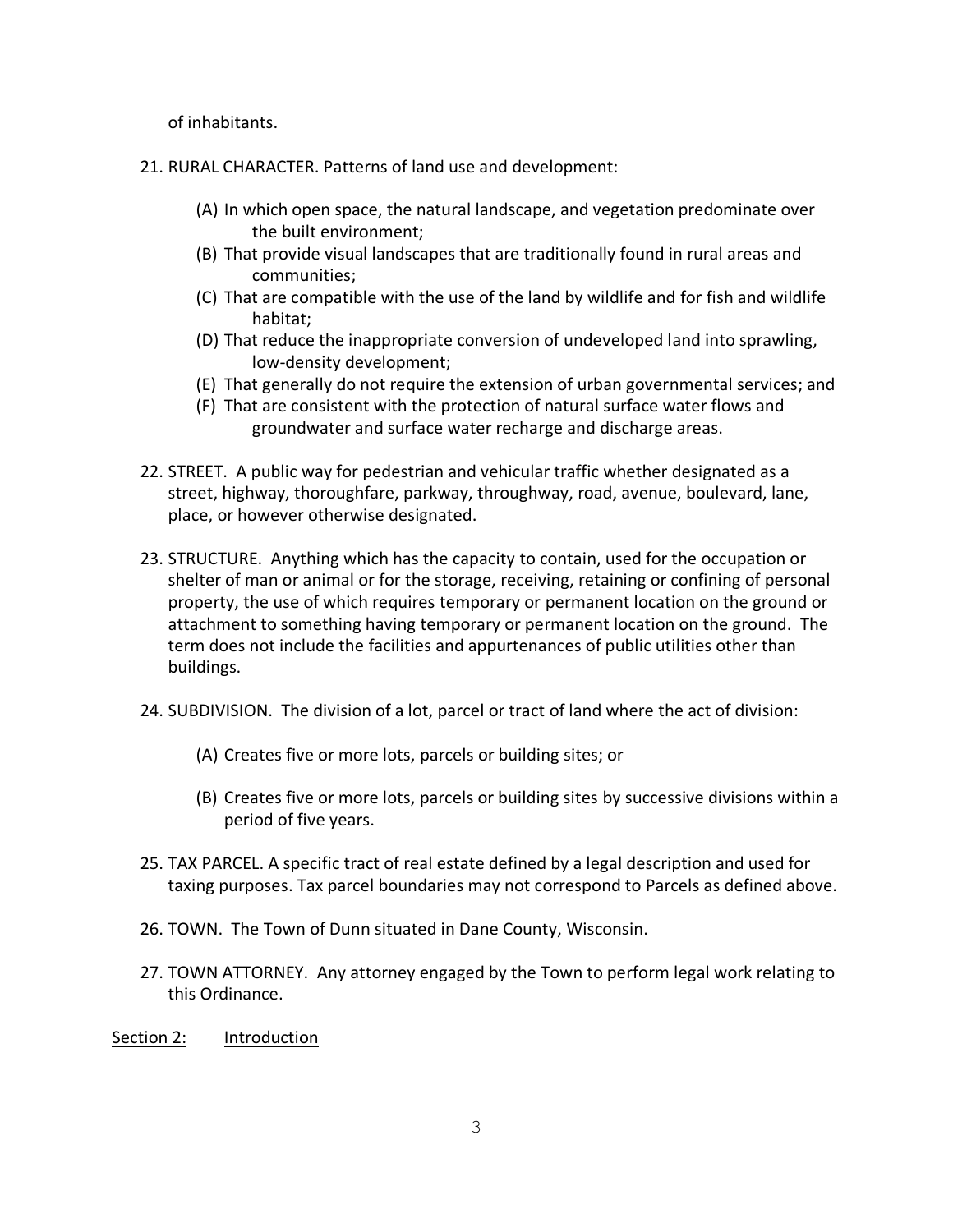- (1) AUTHORITY. This ordinance is adopted pursuant to Wisconsin State Statutes, including but not limited to the Village Powers of the Town under Sections 60.10(2)(c), 60.22(3), 61.34(1) of the Wisconsin Statutes, the authority contained in Section 236.45 of the Wisconsin Statutes, and the purposes listed in Sections 236.01 and 236.45 of the Wisconsin Statutes.
- (2) PURPOSE.
	- (A) To guide the future growth and development of the Town consistent with the Town of Dunn's current adopted Comprehensive Plan;
	- (B) To promote the public health, safety, and general welfare of the community;
	- (C) To preserve agricultural land and farming as a viable activity;
	- (D) To encourage the appropriate use of land throughout the Town;
	- (E) To guide the detailed analysis of development proposals so as to locate and coordinate appropriate areas for development and conservation;
	- (F) To preserve the rural character of the Town through the permanent preservation of meaningful open space and sensitive natural resources;
	- (G) To preserve prime agricultural land by clustering development on lands that have low agricultural potential;
	- (H) To provide buffering to reduce conflicts between residential development and non-residential uses;
	- (I) To protect and enable the restoration of environmentally sensitive areas and biological diversity, and maintain environmental corridors;
	- (J) To preserve archaeological sites, historic buildings and their settings;
	- (K) To provide for the most efficient use of public infrastructure and related public facilities;
	- (L) To provide for the most efficient use of lands deemed suitable for development.
- (3) ABROGATION AND GREATER RESTRICTIONS. It is not intended by this ordinance to repeal, abrogate, annul, impair, or interfere with any existing easements, covenants, agreements, rules, regulations or permits previously adopted or issued pursuant to laws. However, where this ordinance imposes greater restrictions, the provisions of this ordinance shall govern.
- (4) INTERPRETATION. In their interpretation and application, the provisions of this ordinance shall be held to be minimum requirements and shall be liberally construed in favor of the Town and shall not be deemed a limitation or repeal of any other power granted by the Wisconsin Statutes.
- (5) PLAN COMMISSION. The authority to approve or object to certified surveys, is, to the extent necessary to implement the provisions of this ordinance delegated to the Plan Commission.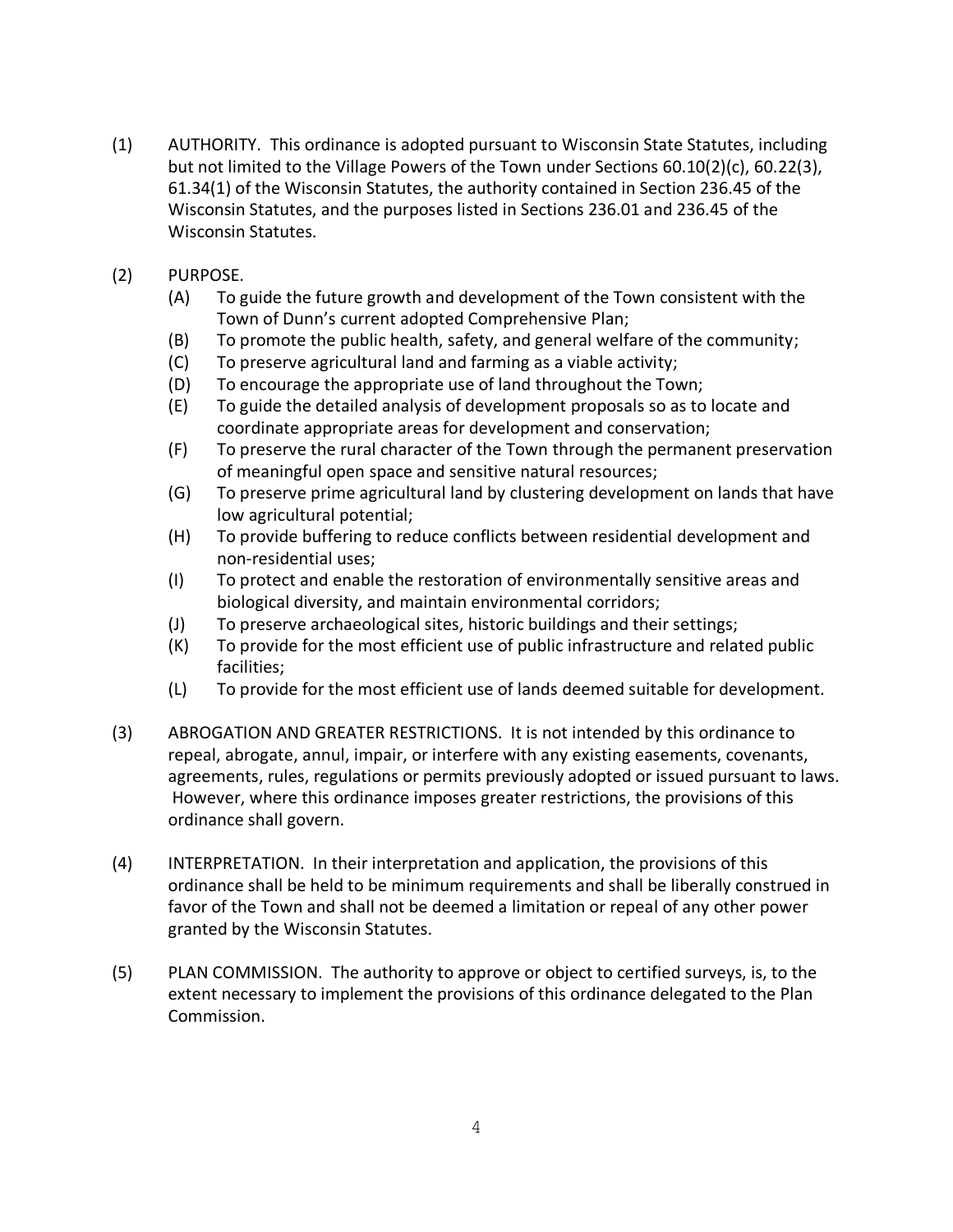- (6) SEVERABILITY. The provisions of this ordinance are severable. If any provision of the ordinance is invalid or unconstitutional, or if its application to any person or circumstances is invalid or unconstitutional, such invalidity or unconstitutionality shall not affect other provisions or applications of this ordinance which can be given effect without the invalid or unconstitutional provision or application.
- (7) REPEAL. All other ordinances or parts of ordinances of the Town inconsistent or conflicting with this ordinance, to the extent of the inconsistency only, are hereby repealed.
- (8) TITLE. This ordinance shall be known as, referred to, or cited as the "Town of Dunn Land Division Ordinance."
- (9) EFFECTIVE DATE. This ordinance shall take effect on the day after its publication as provided by law.

## Section 3: General Provisions

- (1) JURISDICTION. Jurisdiction of these regulations shall include all lands within the Town. The provisions of this ordinance as it applies to divisions of tracts of land into less than five (5) parcels shall not apply to:
	- (A) Transfers of interests in land by will or pursuant to court order;
	- (B) Leases for a term not to exceed ten years, mortgages or easements;
	- (C) The sale or exchange of parcels of land between owners of adjoining property via lot line adjustments if additional lots are not thereby created and the lots resulting are not reduced below the minimum sizes required by Chapter 236 of the Wisconsin Statutes or any other applicable laws or ordinances. Such lot line adjustments will not increase or decrease the allotted building sites on either property.
- (2) COMPLIANCE. No person shall divide any land located within the Town which results in a subdivision, land division, certified survey map or replat; and no such subdivision, land division, certified survey map or replat shall be entitled to be recorded; and no street be laid out or improvements placed therein without compliance with all requirements of this ordinance and the following:
	- (A) The Town of Dunn Comprehensive Plan
	- (B) All applicable provisions of the Dane County Code of Ordinances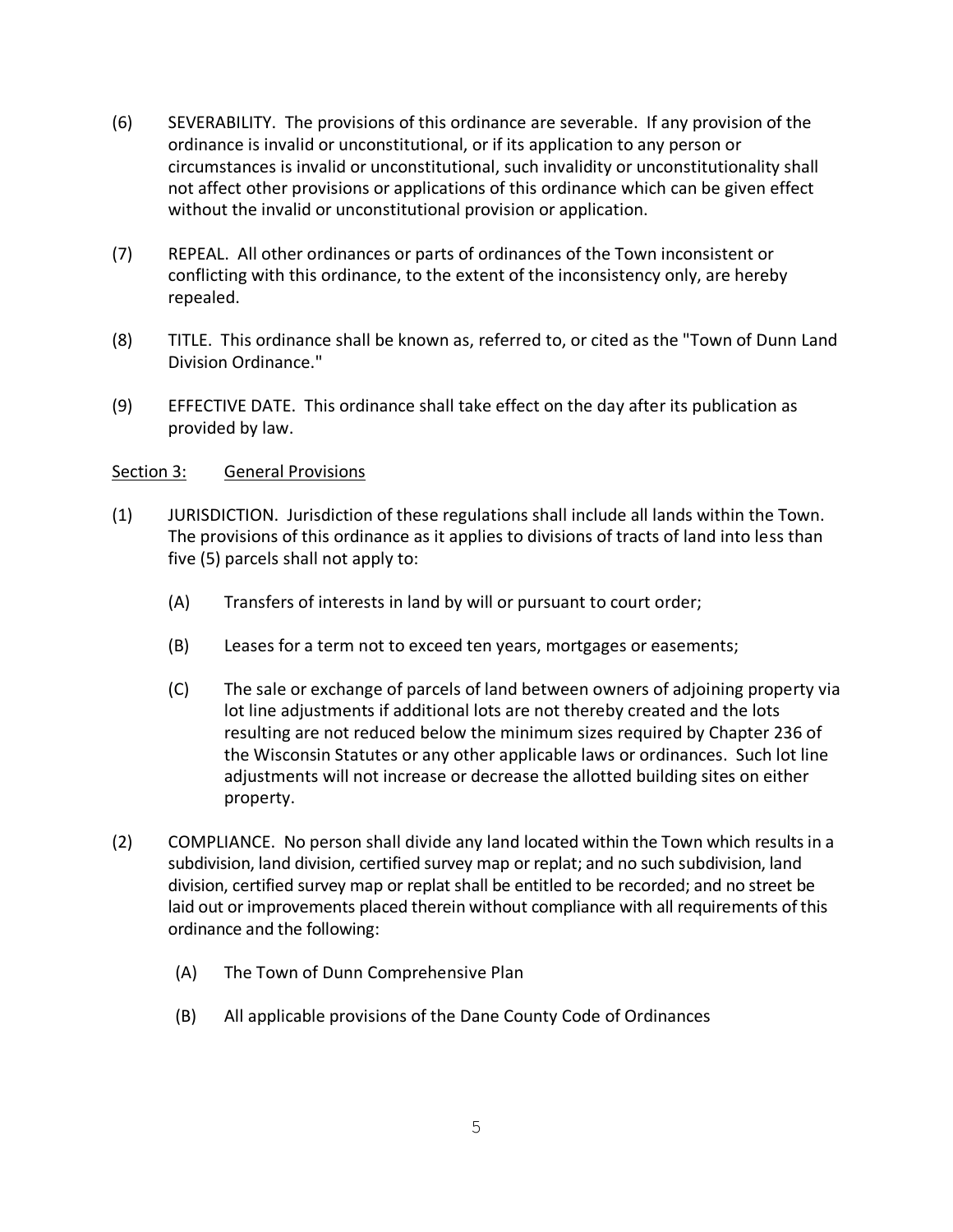- (C) The provisions of Wis. Stats. Chapter 236 and Wis. Stats. 80.08
- (D) The rules of the Wisconsin Department of Safety and Professional Services, contained in Chapter SPS 383 and related chapters of the Wisconsin Administrative Code for land divisions not served by public sewer.
- (E) The rules of the Wisconsin Department of Transportation, contained in Chapter TRANS 233 of the Wisconsin Administrative Code for subdivisions that abut a state trunk highway or connecting street.
- (F) The rules of the Wisconsin Department of Natural Resources contained in Chapter NR 116 of the Wisconsin Administrative Code for the Floodplain Management Program.
- (G) The rules of the Wisconsin Department of Natural Resources contained in Chapter NR 115 of the Wisconsin Administrative Code for shoreland protection .
- (H) All other applicable rules contained in the Wisconsin Administrative Code not listed in this Subsection and
- (I) All applicable Town of Dunn and Dane County ordinances and regulations, including subdivision, zoning, sanitary, building and official mapping ordinances.
- (3) CERTIFIED SURVEY. Any land division other than a subdivision, shall be surveyed with a certified survey map prepared by a licensed surveyor as provided in Sec. 236.34, Wis. Stats., and in accordance with the requirements of this ordinance.
- (4) NON COMPLIANCE. No person, partnership, firm, corporation, or entity of any sort shall be issued a building permit by the Town authorizing the building on, or improvement of, any parcel or lot within the jurisdiction of this ordinance not approved by the Plan Commission as of the effective date of this ordinance until the provisions and requirements of this ordinance have been fully met. The Plan Commission or Town Board may deny requests for building permits, rezoning or other approvals for any person, firm or corporation who fails to comply with the provisions of this ordinance.
- (5) APPLICABILITY TO CONDOMINIUMS. This ordinance is expressly applicable to condominium developments within the Town's jurisdiction, pursuant to Section 703.27(1), Wis. Stats. For purposes of this ordinance, a condominium unit and any associated limited common elements shall be deemed to be equivalent to a lot or parcel created by the act of land division or subdivision.
- (6) LOT LINE ADJUSTMENTS BY CSM. Where the sale or exchange of parcels involves only a change of lot lines and not the creation of additional buildable parcels, such lot line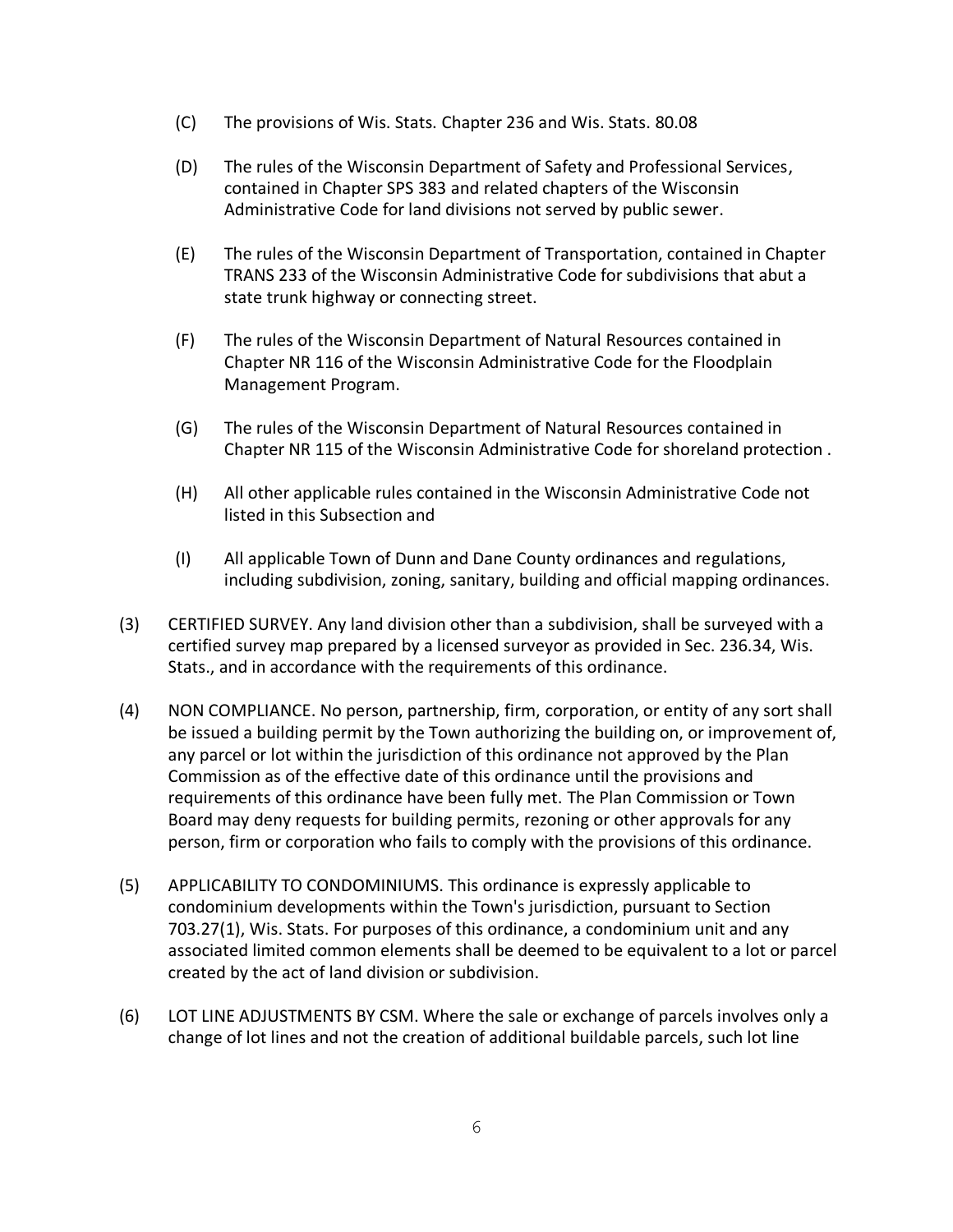adjustments executed by Certified Survey Map ("CSM") must be considered at a Plan Commission meeting. The Plan Commission may approve or deny the CSM. The Plan Commission reserves the right to deny approval of any Certified Survey Map that violates or is not in the spirit of the land division policies, including the 2 acre lot size maximum. For example, if a Certified Survey Map is proposed that expands a lot from 2 acres to 4 acres, the Plan Commission may deny it based on the grounds that it is inconsistent with the 2 acre maximum lot size policy. Exceptions to this lot line adjustment policy could be granted if the Plan Commission determines that the lot line adjustment proposal is for agricultural or environmental purposes and preserves and protects agricultural activity and the Town's rural character. Additionally, prior to approval by the Plan Commission of such a CSM, a notice of potential approval and copy of the CSM shall be provided via hand delivery or first class mail by the Land Use Manager to the owners of property located within 300 feet of the CSM property.

- (7) SURVEY MONUMENTS. Before approval of any final certified survey map within the corporate limits of the Town, the land divider shall install survey monuments placed in accordance with the requirements of Section 236.15 of the Wisconsin Statutes and as may be required by the Plan Commission. The Plan Commission may waive the placing of monuments required under Section 236.15(b), (c) and (d), for a reasonable time on condition that the land divider execute a surety bond to ensure the placing of such monuments within the time required.
- (8) LAND SUITABILITY. No land division shall be approved if the resulting lots are determined to be unsuitable for a developed use by the Plan Commission for reason of flooding or potential flooding, adverse soil or rock formations, severe erosion potential, unfavorable topography, inadequate drainage, inadequate water or sewage disposal capabilities, or any other condition which is potentially harmful to the health, safety, or welfare of the future residents of the proposed lot, adjacent lots, or of the community. A portion of a proposed lot may contain such conditions, provided the overall lot is not deemed unsuitable.
	- (A) Lands that are unsuitable for development include, but are not limited to:
		- 1. All areas mapped as Floodplain by the Federal Emergency Management Agency (FEMA), Wisconsin Department of Natural Resources, or Dane County Zoning. When a proposed land division is located in an area where flooding or potential flooding may be a hazard, the Plan Commission may request technical assistance from any of these agencies in determining whether the land is suitable or unsuitable for the use proposed.
		- 2. All wetlands as defined in NR 103.02(5) of the Wisconsin Administrative Code, including a 100 foot buffer (around wetlands with an area of 2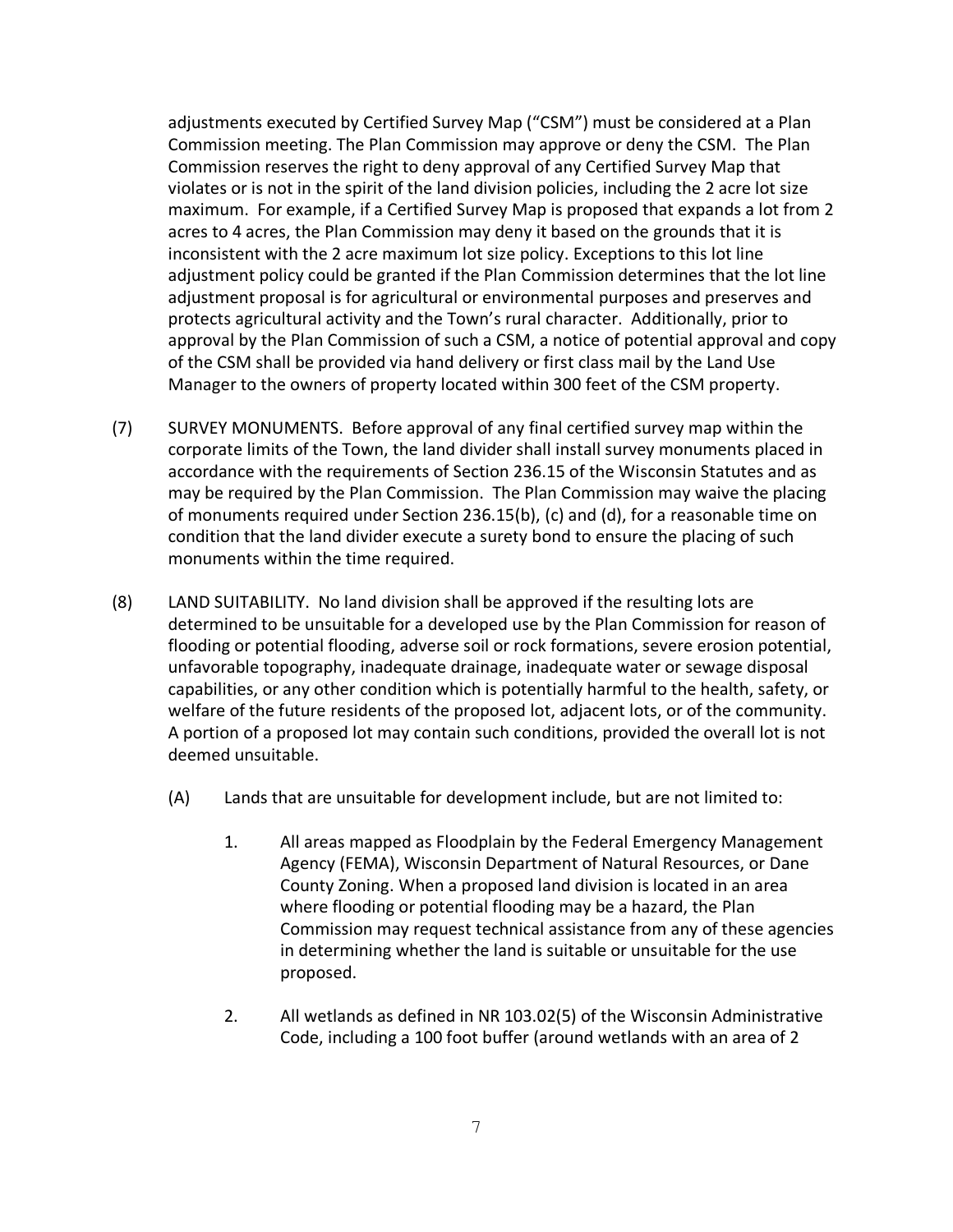acres or greater). The 100-foot buffer shall be measured from the DNR Wetland Inventory where a wetland delineation is not available. The Town may require a wetland delineation to determine this buffer at the discretion of the Plan Commission. A variance from the 100-foot wetland buffer may be considered by the Town Board.

- 3. All areas within 75 feet of the ordinary high-water mark of navigable streams and lakes, as identified by Wisconsin Department of Natural Resources.
- 4. All areas having slopes 20 percent or greater.
- 5. Areas that provide habitat for threatened, endangered, or special concern species in the opinion of a natural resource specialist.
- 6. Burial sites and Indian mounds.
- 7. Drainageways that contain running water during spring runoff, or during storm events plus a *25* foot buffer from the edge of the drainageway.
- 8. For unsewered development, all soil types as shown on the operational soil survey maps prepared by the U.S. Department of Agriculture, Natural Resource Conservation Service, which have very severe limitations, unless in conformance with the applicable state administrative code and the Dane County Private Sewage System Ordinance.
- 9. Lands that are encumbered by a conservation easement which prohibits the land division or the type of development proposed.
- 10. Areas of archaeological, historical, or geological importance.
- 11. Lands within the Town's Environmental and Cultural Resource Protection Area, unless a variance has been granted to the applicant by the Plan Commission.
- 12. Areas of parcels that are outside the LSA, when a portion of the parcel is within the LSA. If a parcel includes an area exceeding 5,000 square feet within the LSA, then development and structures requiring sanitary service must be located within the LSA portion of the property and must connect to sewer service.
- (B) The Plan Commission, when applying the provisions of this section, shall recite the particular reasons upon which it bases its conclusion that the land is not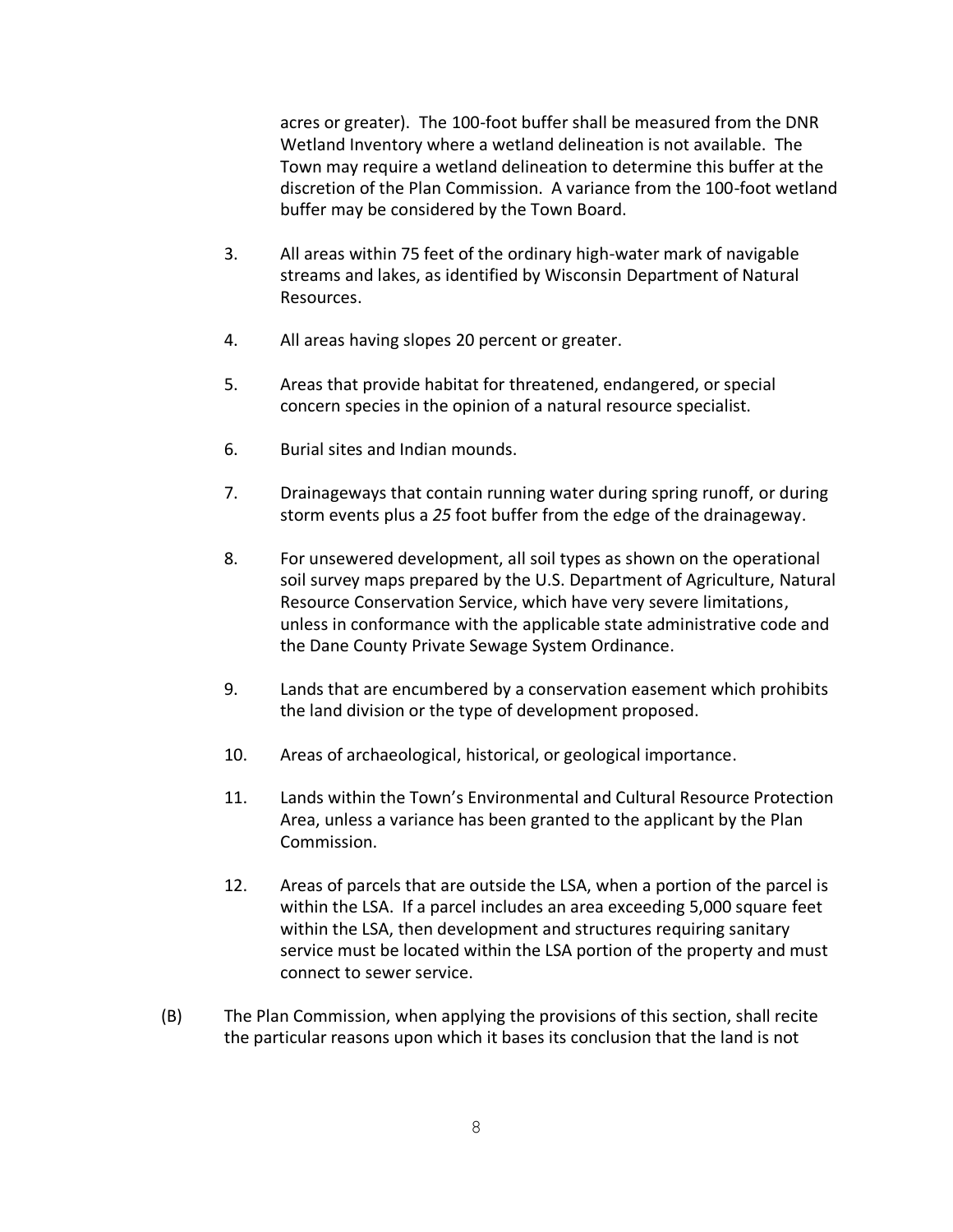suitable for a proposed use, and afford the land divider an opportunity to present evidence regarding such unsuitability if the land divider so desires. Thereafter, the Plan Commission may affirm, modify or withdraw its determination of unsuitability.

- (C) The land divider shall provide all necessary maps, data, and information for determining suitability.
- (10) VIOLATIONS. It shall be unlawful to build upon, rezone, divide, further divide, convey, record or monument any land in violation of this ordinance or of the Wisconsin Statutes. The Town may institute appropriate action or proceedings to enjoin violations of this ordinance or the applicable Wisconsin Statutes.
- (11) PENALTIES.
	- (A) Any person, firm or corporation who fails to comply with the provisions of this ordinance shall, upon violation thereof, forfeit not less than One Hundred Dollars (\$100) nor more than One Thousand Dollars (\$1,000) and the costs of prosecution for each violation, including the Town's reasonable and actual attorney fees and disbursements incurred in the prosecution of such violations, and in default of payment of such forfeiture and costs shall be imprisoned in the County Jail until payment thereof, but not exceeding six (6) months. Each day a violation exists or continues shall constitute a separate offense.
	- (B) Recordation improperly made has penalties provided in Sec. 236.30, Wis. Stats.
	- (C) Conveyance of lots in unrecorded plats has penalties provided in Sec. 236.31, Wis. Stats.
	- (D) Monuments disturbed or not placed have penalties as provided for in Sec. 236.32, Wis. Stats.
	- (E) Assessor's plat made under Sec. 70.27 of the Wisconsin Statutes may be ordered by the Town at the expense of the land divider when a subdivision is created by successive land divisions.
- (12) APPEALS.
	- (A) The following decisions of the Plan Commission may be appealed to the Town Board:
		- 1. Rejection of a certified survey map;
		- 2. Determination of available land divisions;
		- 3. Determination that land is unsuitable for land division.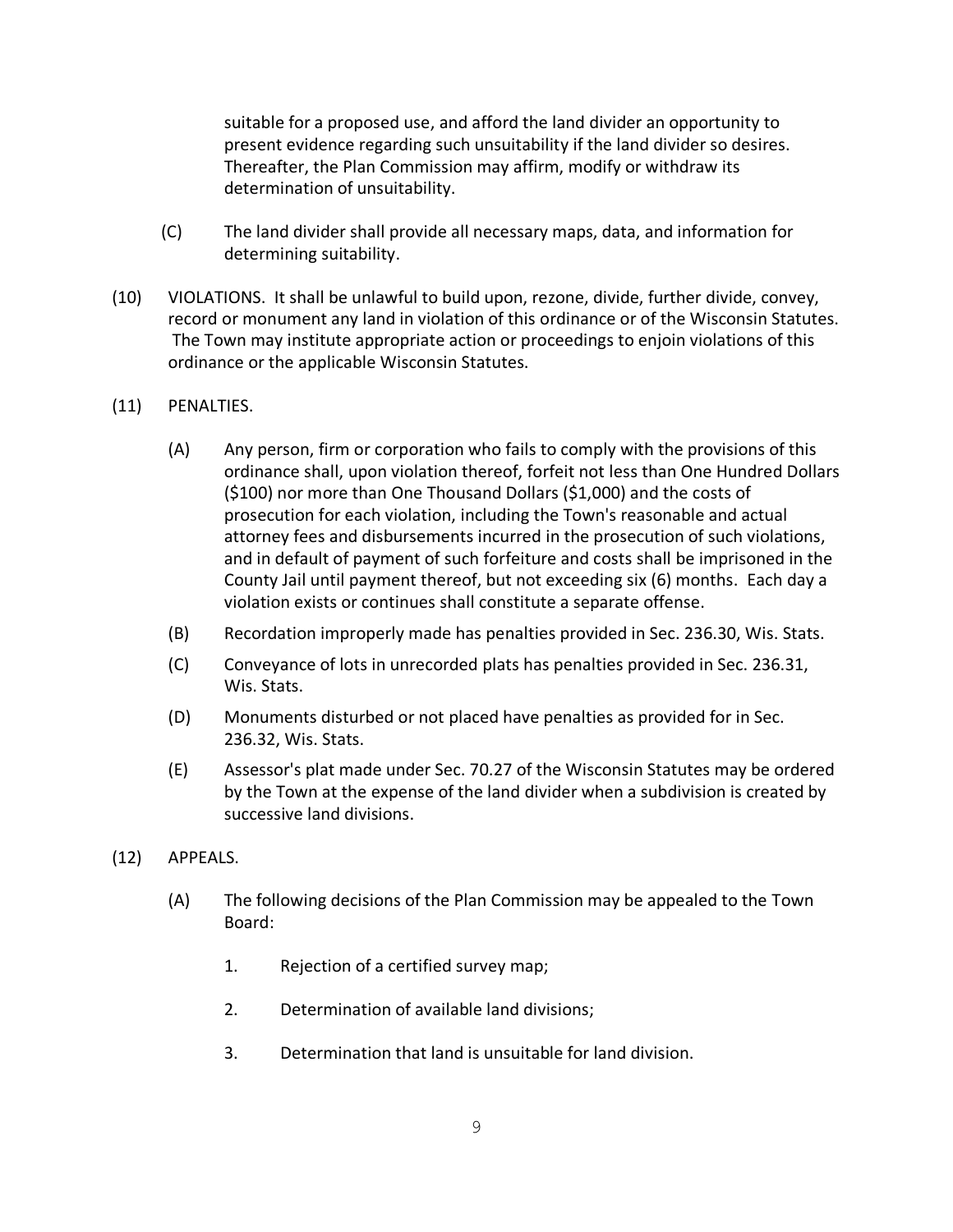- (B) A written Notice of Appeal must be filed with the Clerk within 14 days of the date of the Plan Commission action.
- (C) The Notice of Appeal shall state the action of the Plan Commission appealed from, shall specify the reasons stated by the Plan Commission for taking such actions, shall specify the reasons why the landowner believes said action was inappropriate; shall include an agreement to extend the time for acting on the certified survey, for a period of ninety (90) days from the date of the Plan Commission action; and shall state the names and addresses of the owners of all properties within 300 feet of the proposed land division.
- (D) The Clerk shall file the Notice of Appeal with the Board and shall schedule the appeal for consideration by the Board at a meeting, open to the public, within forty-five (45) days of the filing of the Notice of Appeal. The Clerk shall send notice of the time scheduled for the consideration of the appeal to the landowner and to all property owners within 300 feet of the proposed land division at least ten (10) days prior to the hearing of the appeal.
- (E) Within thirty (30) days of the appeal hearing, the Board shall affirm, modify, or reverse the action of the Plan Commission or shall refer the matter back to the Plan Commission for further consideration. Notice of the decision of the Board shall be sent to landowner and the Plan Commission.

#### Section 4: Land Division Allocation Policy

Areas outside of the Limited Service Area. Land Divisions outside of the Limited Service Area are governed by the following Land Division Allocation Policy.

- (1) No land located outside Limited Service Areas may be divided, except for development that is permitted per the standard of one (1) land division per 35 acres per Base Farm Tract. This policy shall be referred to as the Land Division Allocation Policy.
- (2) Divisions are calculated by dividing Base Farm Tract acreage by 35. The quotient is rounded down. (Example: a 102 acre Base Farm Tract, divided by 35 = 2.91. The 102 acre Base Farm Tract property is allocated two land divisions.).
- (3) Secondary farm residences approved by a Conditional Use Permit will count as a land division according to the Land Division Allocation Policy and the calculation in Section 4(2), even if these secondary farm residences are not divided from the Base Farm Tract. Secondary farm residences approved by a Conditional Use Permit are subject to the siting standards listed in Town of Dunn Ordinance 13-3 and the Town of Dunn Comprehensive Plan. Secondary farm residences may be subsequently divided from the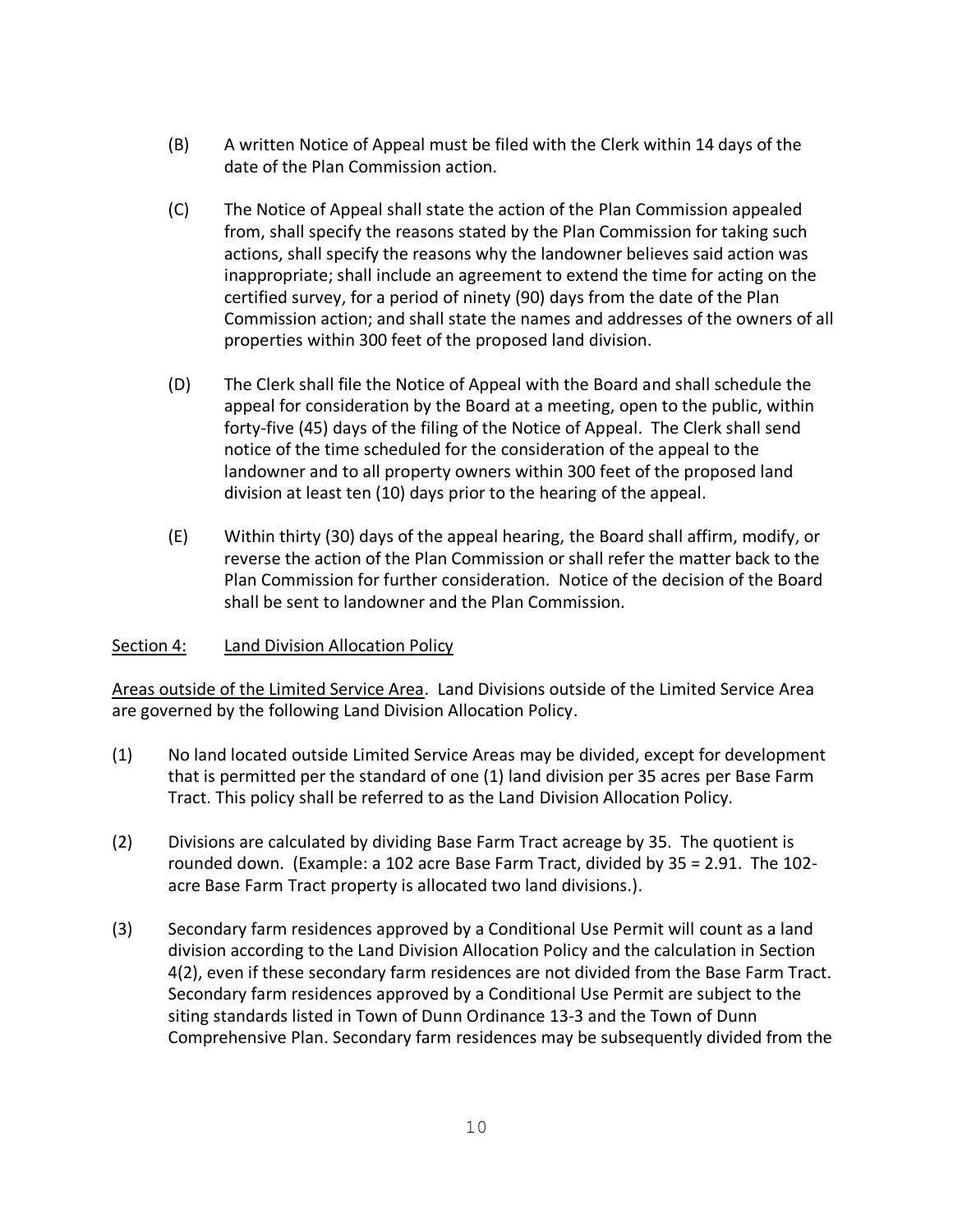Base Farm Tract with a Certified Survey Map, subject to Section 4(4) and Section 4(14) below.

(4) In addition to the land divisions allocated above, for parcels of at least 20 acres, a residential dwelling unit and outbuildings may be divided from the base farm tract, subject to Section 4(14) below, provided that a deed restriction is recorded on the base farm tract prohibiting residential development and stating that all land divisions on the property have been exhausted. In addition, the remaining land may be required to be rezoned to the FP-1 zoning category.

Exceptions to the 20 acre minimum requirement will be considered for parcels 5 acres or more but less than 20 acres only if the applicant demonstrates the agricultural viability of the remaining vacant land. Any exceptions granted are at the sole discretion of the Plan Commission.

- (5) Subject to Plan Commission approval, the land division permitted by the terms of Section 4(4) above may occur prior to the construction of a residential dwelling unit and outbuildings.
- (6) In order to prevent the occurrence of multiple divisions by successive landowners, the limitation of the Land Division Allocation Policy shall run with the land, shall be cumulative, and shall apply to those persons or entities owning land on September 1, 1979 and to their grantees, heirs, successors and assigns.
- (7) Parcels that were smaller than 35 acres as of September 1, 1979 are not permitted to be divided to create a new residential lot. However, a residential dwelling unit and outbuildings may be divided from the base farm tract as provided in Section 4(3) above.
- (8) Land sold to the State of Wisconsin Department of Natural Resources, Dane County Parks or other public agencies or non-profit organizations having land conservation as a primary mission will count as a land division unless an agreement was made with the Town not to count it. The Town will consider entering into such an agreement, at the discretion of the Plan Commission, only if the property sold is restricted by deed restriction, conservation easement, or other encumbrance acceptable to the Plan Commission to prohibit development.
- (9) When a property is divided, available land divisions remain with the Base Farm Tract unless they are transferred by an affidavit, approved by the Town Board, recorded at the Dane County Register of Deeds and filed with the Town Clerk.
- (10) Determination of available land divisions will be made by the Plan Commission.
- (11) When a Base Farm Tract exhausts all available land divisions under the Land Division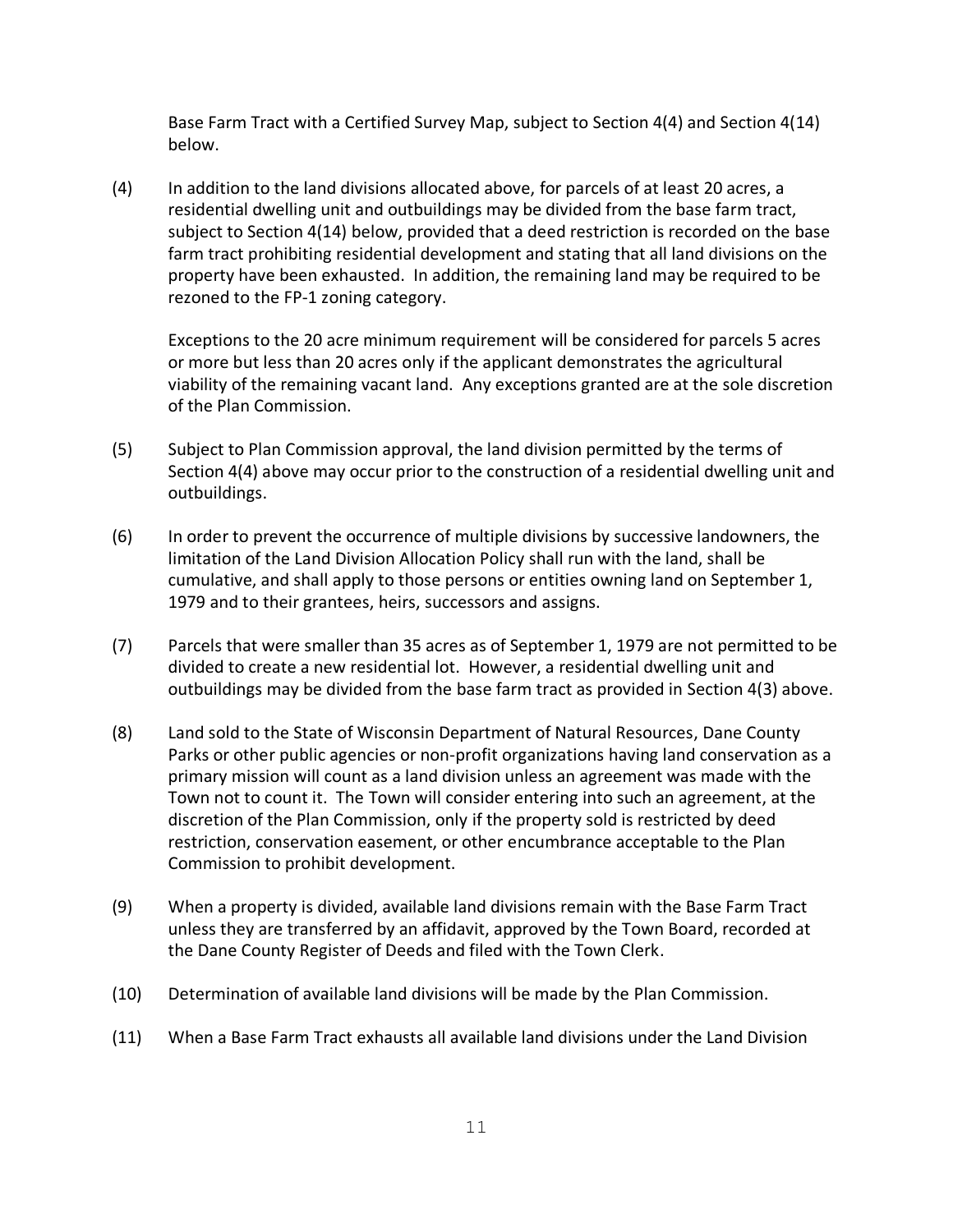Allocation Policy, a deed restriction shall be recorded at the Dane County Register of Deeds and filed with the Town Clerk on the balance of the Base Farm Tract prohibiting further land divisions.

- (12) All land divisions will require a Certified Survey Map approved by the Plan Commission regardless of the size of the parcels involved.
- (13) Adding land to a non-dividable parcel does not make it dividable.
- (14) The maximum permitted size of a lot resulting from a land division shall be two (2) acres in order to minimize conversion of farmland to non-agricultural use.
- (15) The two-acre maximum land division size shall be enforced for a land division separating a residential dwelling unit and accessory buildings from the Base Farm Tract. Applicants may request an exception to the two acre maximum if additional acreage is needed to include the residential dwelling unit and usable residential and agricultural accessory buildings.
- (16) The Plan Commission may require newly created lots to be clustered with existing lots.
- (17) The Plan Commission may require a site plan when new lots or residential dwelling units are proposed.
- (18) Each lot resulting from a land division must front on an accessible public road for at least 66 feet. A public road is considered accessible if direct driveway access is permitted. If direct driveway access is not permitted, shared access may be permitted so long as the newly created lot has 66 feet of road frontage and a shared driveway agreement is recorded. For example: Lot A is proposed to have 66 feet of road frontage, but the Wisconsin Department of Transportation (DOT) will not permit direct driveway access from US 51 to Lot A. However, if the DOT will permit access to Lot A through a shared access on Lot B, then Lot A can meet the Town's road frontage requirement. This specific example would be subject to DOT approval for a shared access permit.
- (19) Any division that intends a building right to be transferred with the divided land requires Town approval in advance of the transaction. Parcels over 35 acres may be divided from the parent parcel without Town Approval, provided that:
	- a. Both the parcel being transferred and the remaining parcel must be at least 35 acres.
	- b. No building rights are transferred.

Areas within the Limited Service Area: Lands within the Limited Service Area may be divided if all of the following standards are all satisfied: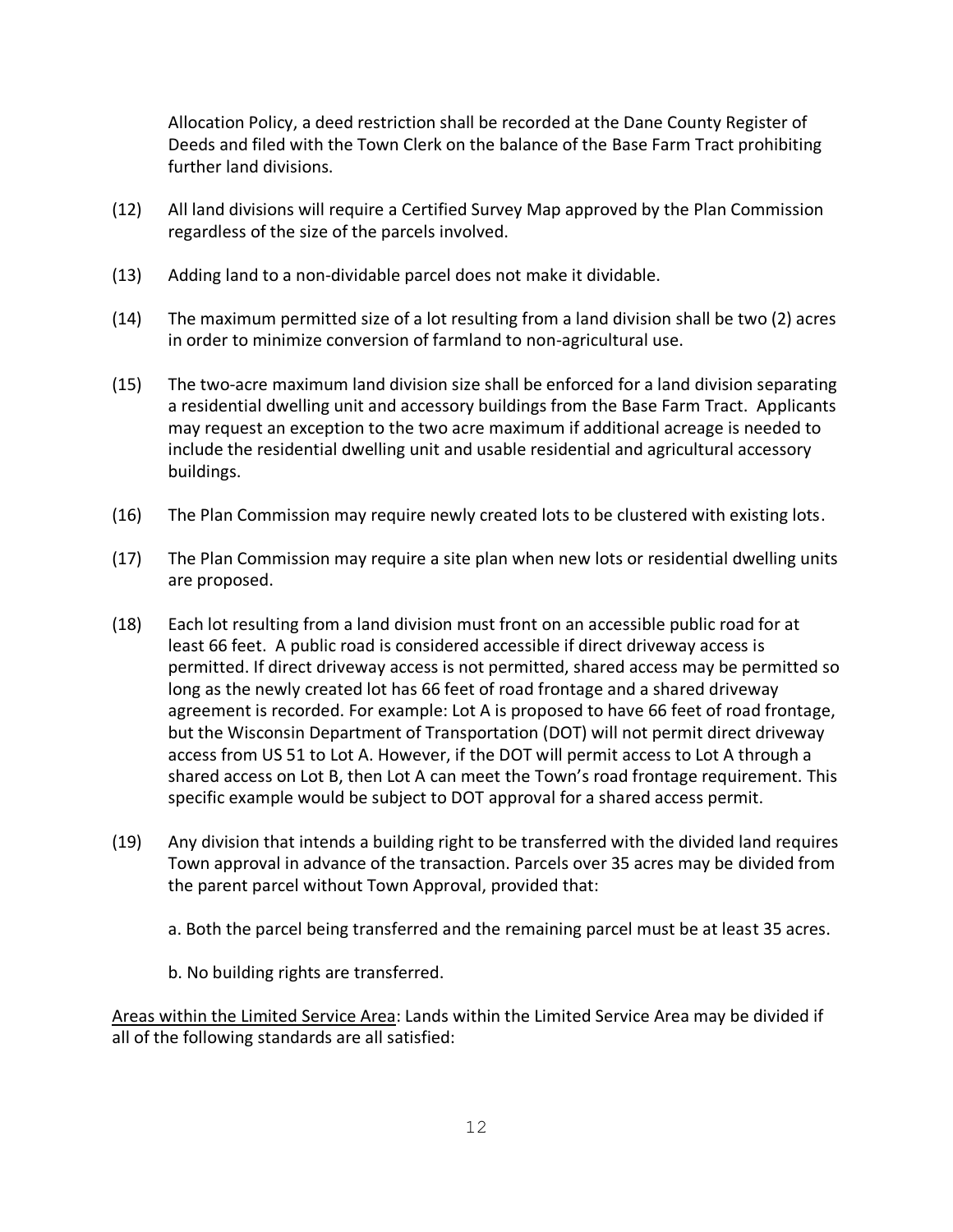- (1) The entire parent parcel is located within the LSA boundary (if only a portion of the parent parcel is within the LSA boundary, it cannot be divided), and
- (2) The parent parcel has a minimum lot size of 40,000 square feet
- (3) All requirements of the county zoning, shoreland zoning, floodplain and both the County and Town subdivision ordinances, Town Comprehensive Plan and Future Land Use Map must be met.
- (4) The minimum size of the newly created lot is 20,000 square feet. For sewered lots in the Limited Service Area only, the Plan Commission may in its sole discretion permit smaller size lots if the following criteria are met:
	- a. The minimum size of the parent parcel is 40,000 square feet, and
	- b. Only one land division per 20,000 square feet of the parent parcel is allowed, and
	- c. The size of the newly created lots will be compatible with the sizes of the already existing lots in the immediate area, and
	- d. All requirements of the county zoning, shoreland zoning, floodplain zoning ordinances and both the County and Town Subdivision and Land Division ordinances, Town Comprehensive Plan and Future Land Use Map are met, and
	- e. The size of the newly created lots will not be detrimental to the public health or welfare or public policies as expressed in the provisions of Ordinance #12-3 Land Division Ordinance.
- (5) Each lot resulting from a land division must front on an accessible public road for at least 66 feet. A public road is considered accessible if direct driveway access is permitted. If direct driveway access is not permitted, shared access may be permitted so long as the newly created lot has 66 feet of road frontage and a shared driveway agreement is recorded. For example: Lot A is proposed to have 66 feet of road frontage, but the Wisconsin Department of Transportation (DOT) will not permit direct driveway access from US 51 to Lot A. However, if the DOT will permit access to Lot A through a shared access on Lot B, then Lot A can meet the Town's road frontage requirement. This specific example would be subject to DOT approval for a shared access permit.

#### Section 5: Procedure

PRE-APPLICATION.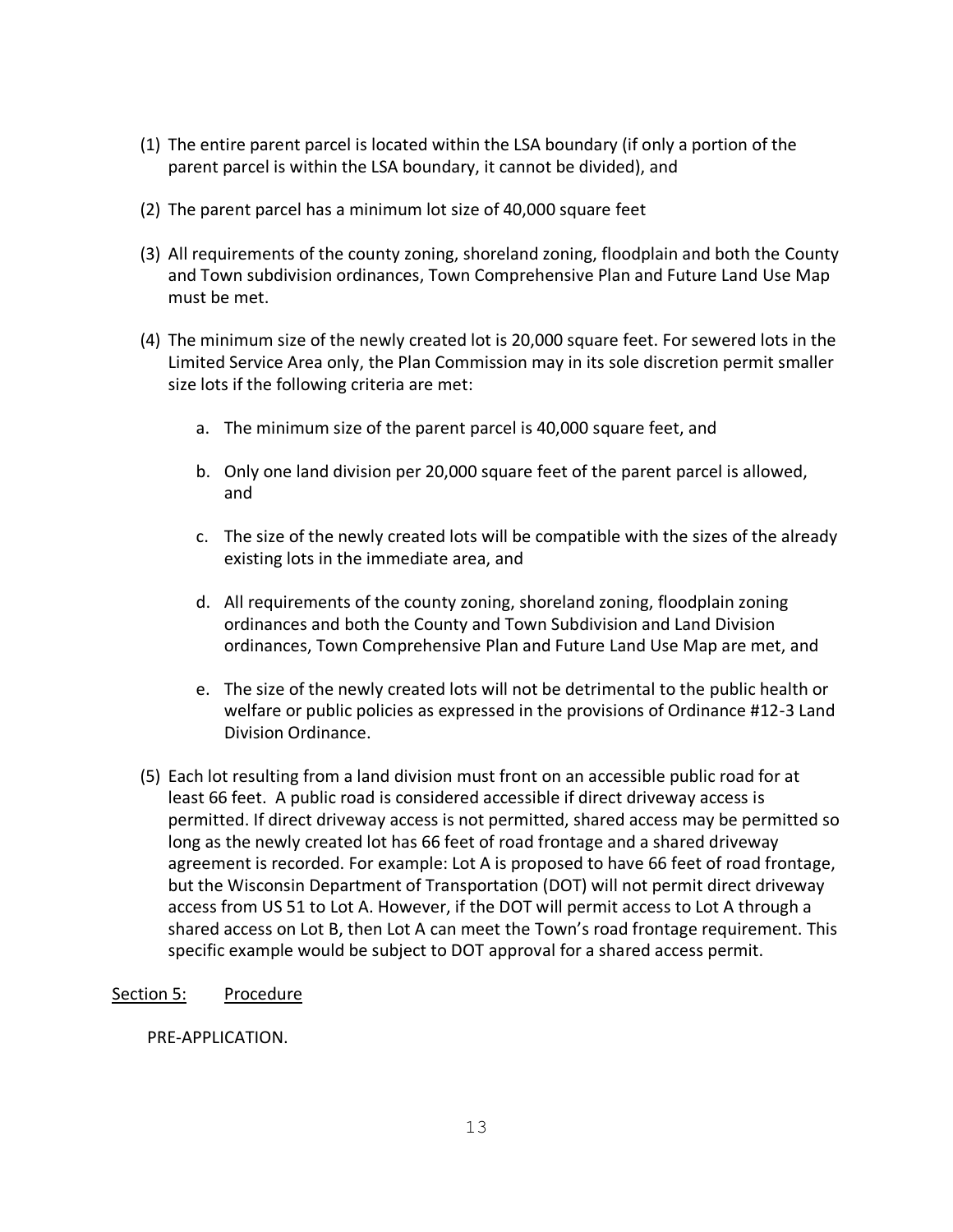Prior to the filing of an application for the approval of a certified survey map, the landowner is encouraged to consult with the Plan Commission or Land Use staff to obtain their advice and assistance, to be informed of the existence and objectives of these regulations, of the Town of Dunn Comprehensive Plan requirements, any other applicable plans or requirements, and to be otherwise assisted in the submission of the application for planning the land division. The Plan Commission may require the landowner to furnish such maps or other information as will assist it during the preapplication phase. An individual is limited to two (2) pre-application meetings per 12 month period unless the Plan Commission, at their sole discretion, chooses to grant additional pre-application meetings.

#### APPLICATION.

- (1) APPLICATION FOR APPROVAL. The certified survey map shall be accompanied by a written application for approval. Where a change in zoning classification is being or will be requested in connection with the land division, an application for the appropriate rezone should accompany the land division application.
- (2) INFORMATION REQUIRED. The map shall show correctly on its face, in addition to the information required by Section 236.34 of the Wisconsin Statutes, the following:
	- (A) All existing building, watercourses, drainage ditches and other features pertinent to proper division including the locations of water wells, dry wells and drainfield vent pipes.
	- (B) Setbacks or building lines required by the Town Plan Commission.
	- (C) Date of the map.
	- (D) CERTIFICATES.
		- (1) The surveyor shall certify on the face of the map that he has fully complied with all the provisions of this Ordinance.
		- (2) Certificate of Approval. The following certificate of approval shall be typed, lettered or otherwise reproduced legibly on the face of the map:

Approved by the Town of Dunn Plan Commission at a meeting held the  $\frac{1}{20}$  day of  $\frac{20}{20}$ .

If land is dedicated to the public, this additional certificate shall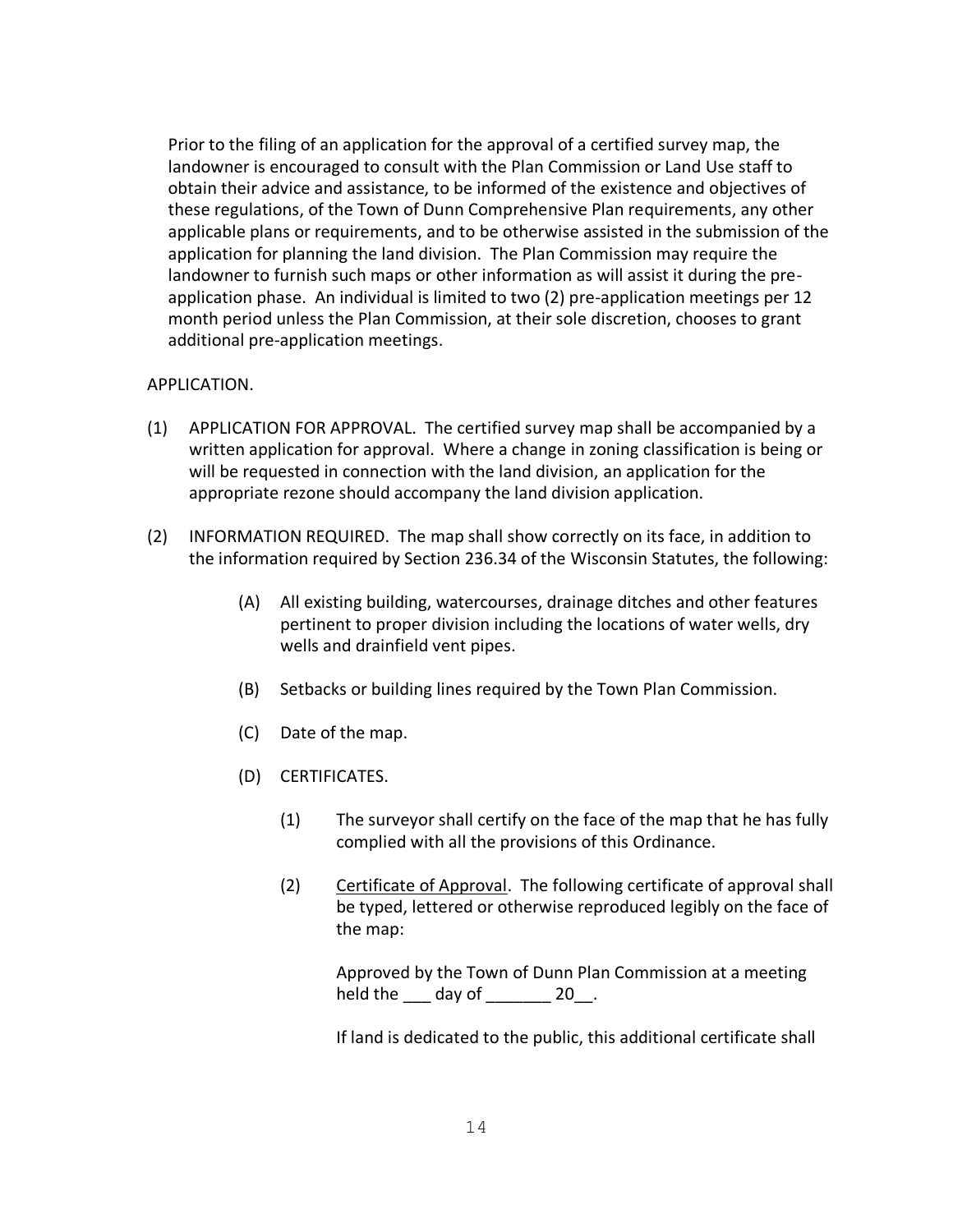appear:

Land dedication accepted by the Dunn Town Board on the day of  $\qquad \qquad$  20.

- (3) Dedication. Dedication of streets and other public areas shall require the owner's and the mortgagee's, if any, certificate in substantially the same form as required by Section 236.21(2)(a) of the Wisconsin Statutes.
- (E) CRITICAL BUILDING LOCATIONS. Any building or structure and its location on the lot shall be dimensioned to the nearest 0.1 foot where the location of such building or structure will be critical in relation to proposed property boundaries or to zoning requirements.
- (3) The Land Use Manager shall schedule a public hearing before the Plan Commission within ninety (90) days from the date a certified survey map is filed. Notices of the public hearing shall be mailed to the owners of all properties within the limits of the exterior boundaries of the proposed map and to the owners of all properties within a minimum of 300 feet of the exterior boundaries of the proposed map. Should the Plan Commission recommend denial of a certified survey map, the applicant may follow the appeal process in Section 3, paragraph 12.
- (4) If the Certified Survey Map includes a dedication of land to the public, The Town Clerk shall schedule a public hearing before the Town Board to take place within ninety (90) days from the date a certified survey map is filed to consider acceptance of the dedication to the public.
- (5) After the map has been approved by the Plan Commission and any fee imposed pursuant to Section 6 has been paid, and all other conditions of approval have been met, the landowner shall submit the map to the Clerk. The Clerk shall cause the certificate inscribed upon the map attesting to such approval to be duly executed and the map returned to the land divider for recording.
- (6) The land divider shall record the certified survey map with the Register of Deeds for Dane County within 12 months after it has been approved, and shall file a certified copy of the recorded map with the Clerk within ten (10) days after the map is recorded.

## Section 6: Fees

(1) GENERAL. The land divider shall pay the Town all fees as herein required and at the times specified.